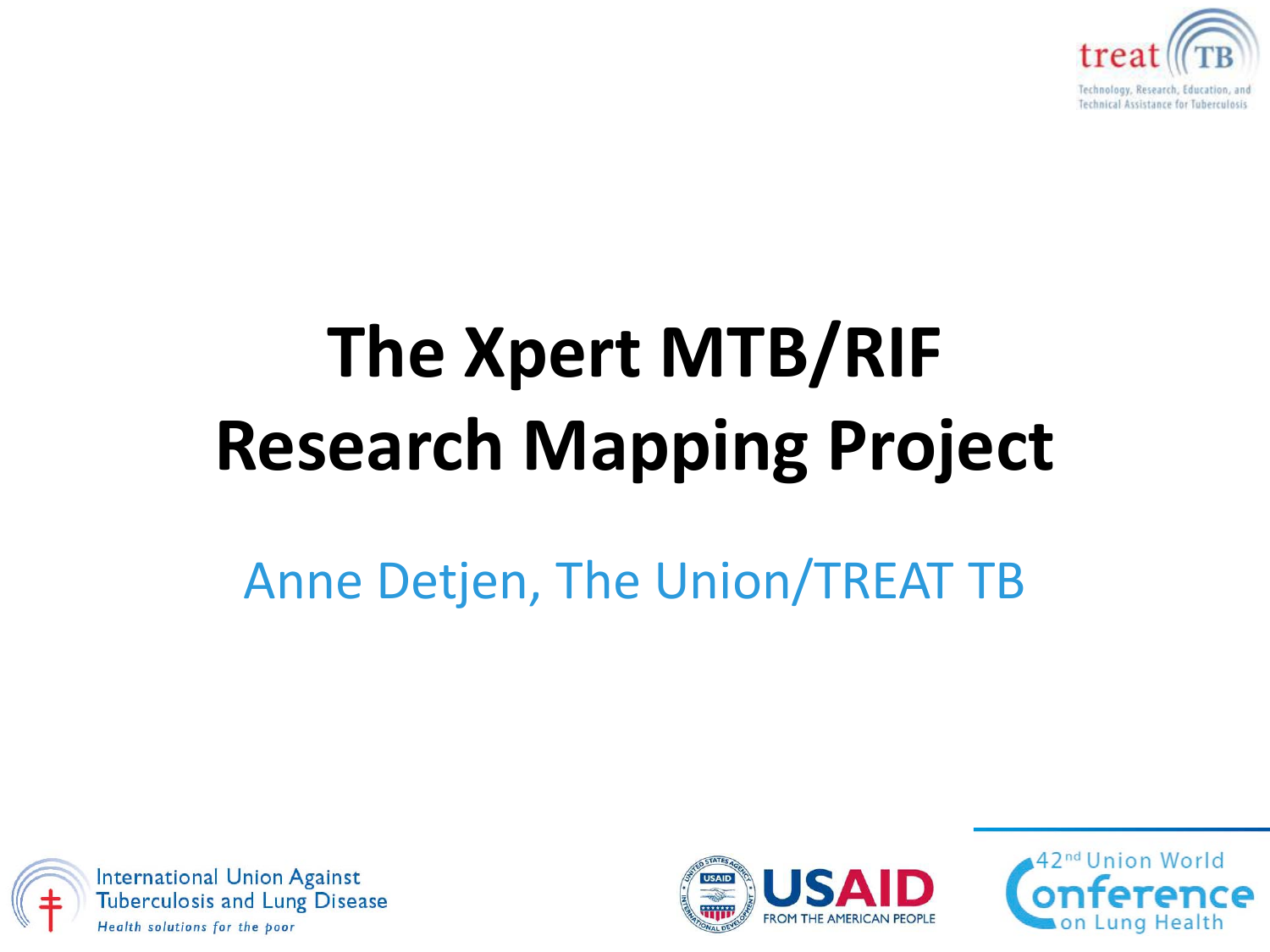## Global collaboration and coordination of

# Xpert MTB/RIF roll-out

### WHO: Monitoring of roll-out, procurement and procurement plans

**http://www.who.int/tb/laboratory/mtbrifrollout/en/index.html**







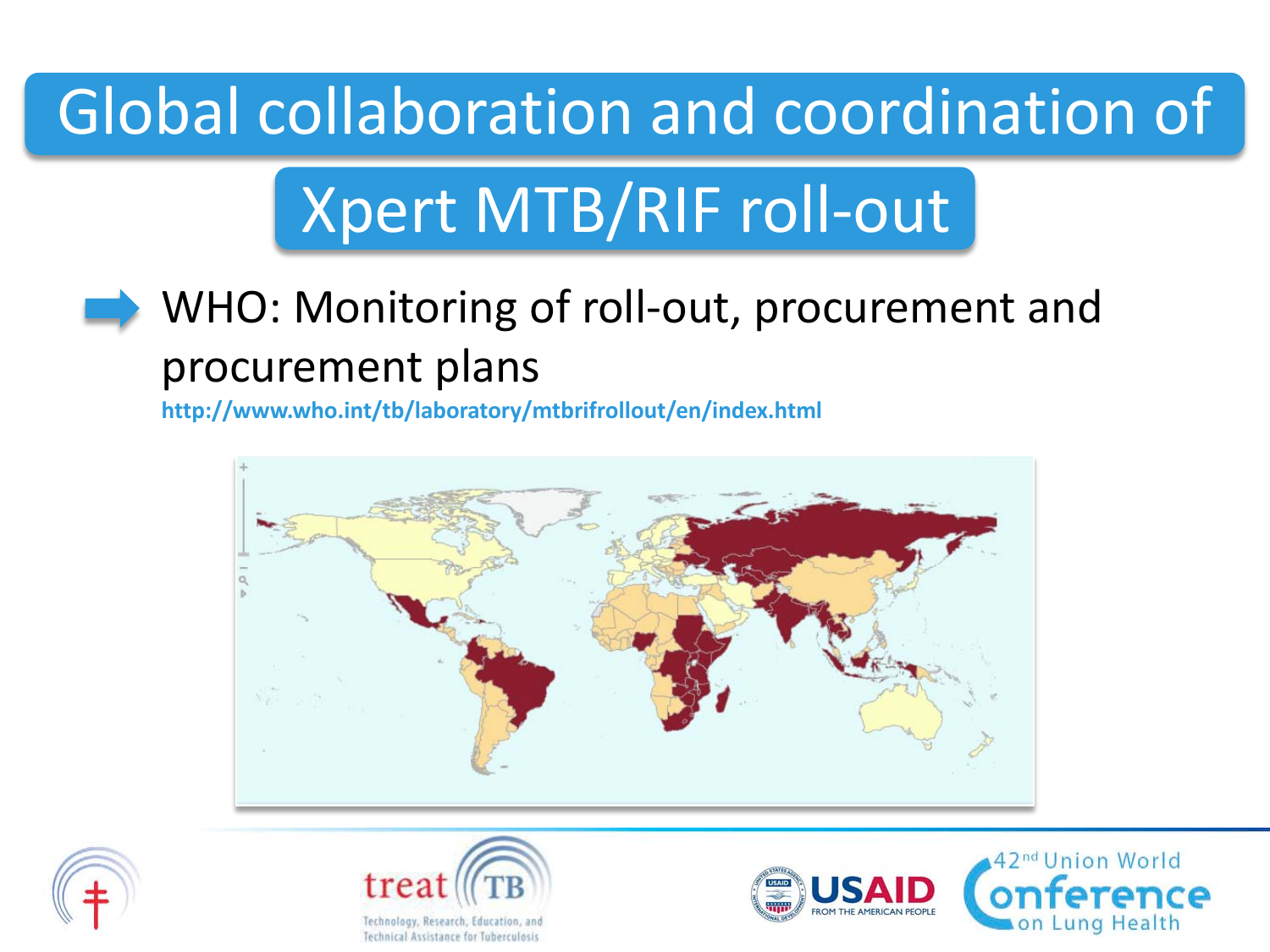### **Open Research Questions**

### **WHO Xpert MTB/RIF Policy Statement**

• Interim diagnostic algorithms in different epidemiological and geographical settings and patient populations



• Cost-effectiveness and cost-benefit in different programmatic settings



Extrapulmonary and paediatric TB



• Impact of Xpert MTB/RIF in reducing diagnostic delay and treatment initiation



• Impact on treatment access and treatment outcomes, especially among hard-toreach populations



• Operational issues: Calibration, power supply, shelf life, storage, waste

management





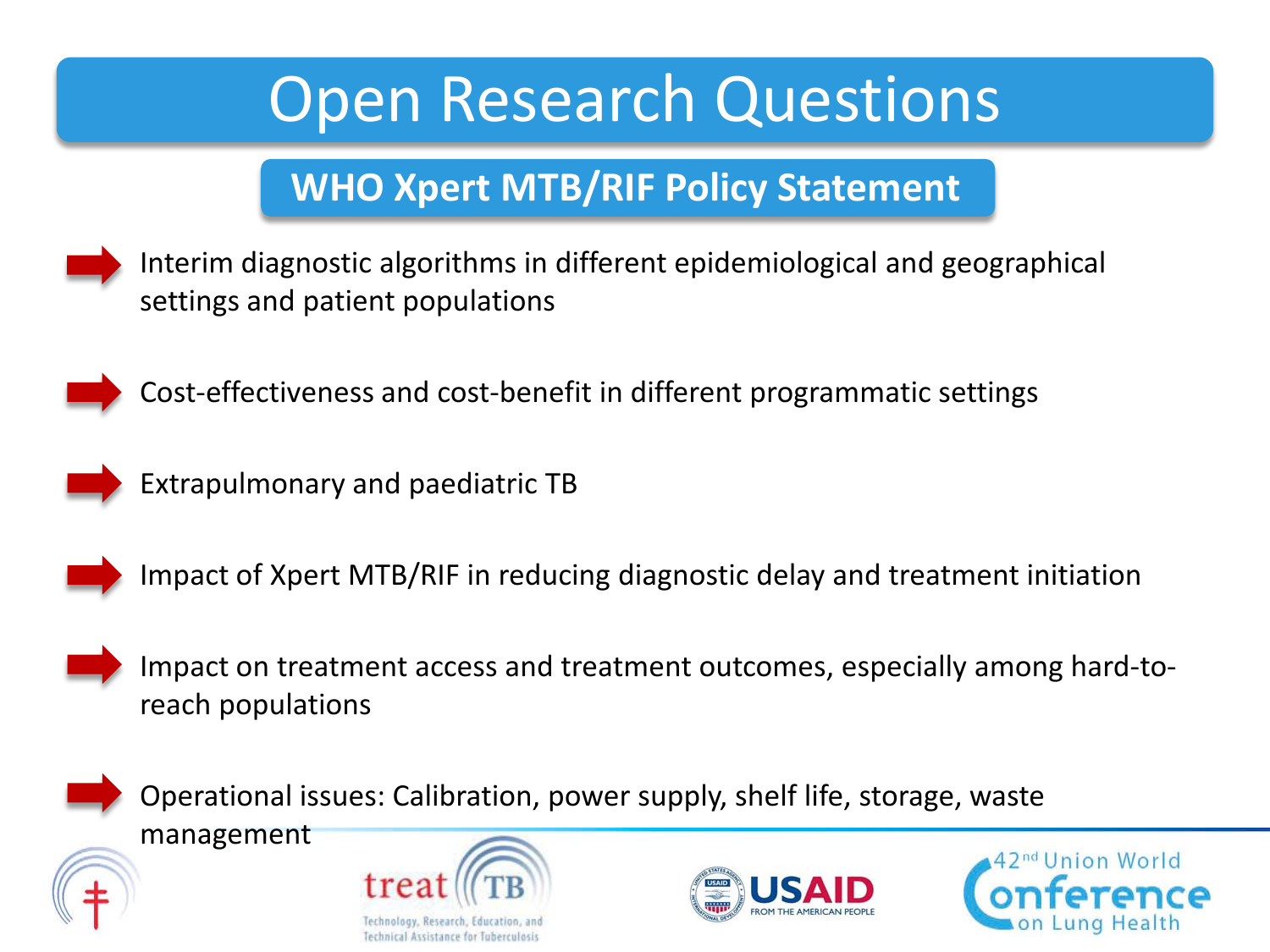

Xpert Research Mapping project

Create a platform for researchers, implementers, policy makers



Provide information, initiate exchange and discussion







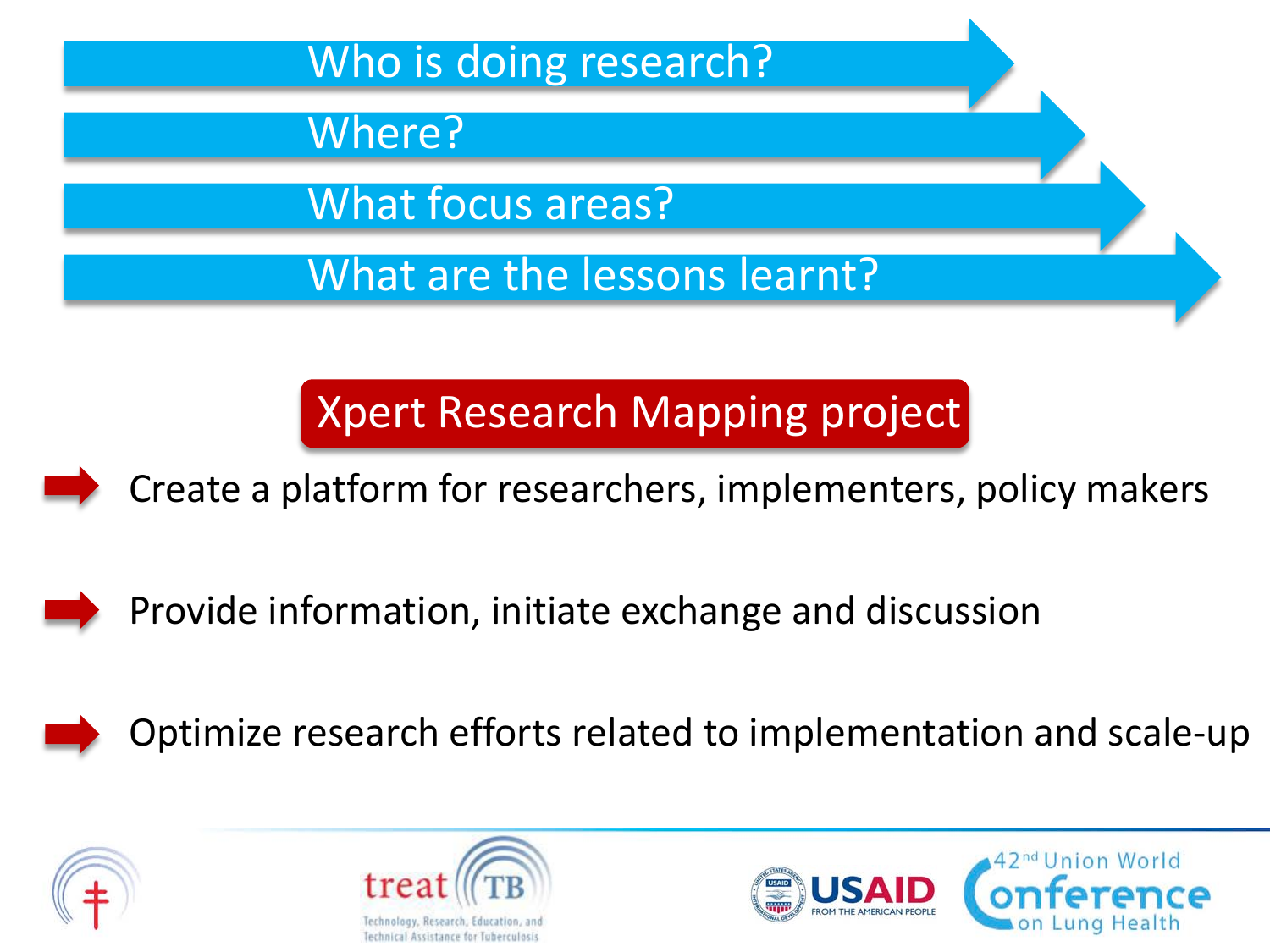## Xpert MTB/RIF Research Mapping Project

### **Online questionnaire to capture**

- Information on research collaborations performing Xpert research
- o Basic information on roll-out in the countries where research is performed
	- $\triangleright$  Research design (Setting, target populations, algorithms)
	- $\triangleright$  Research outcomes
- o May 2011: Distribution of questionnaire via Union, Stop TB, NDWG and other newsletters and mailing lists





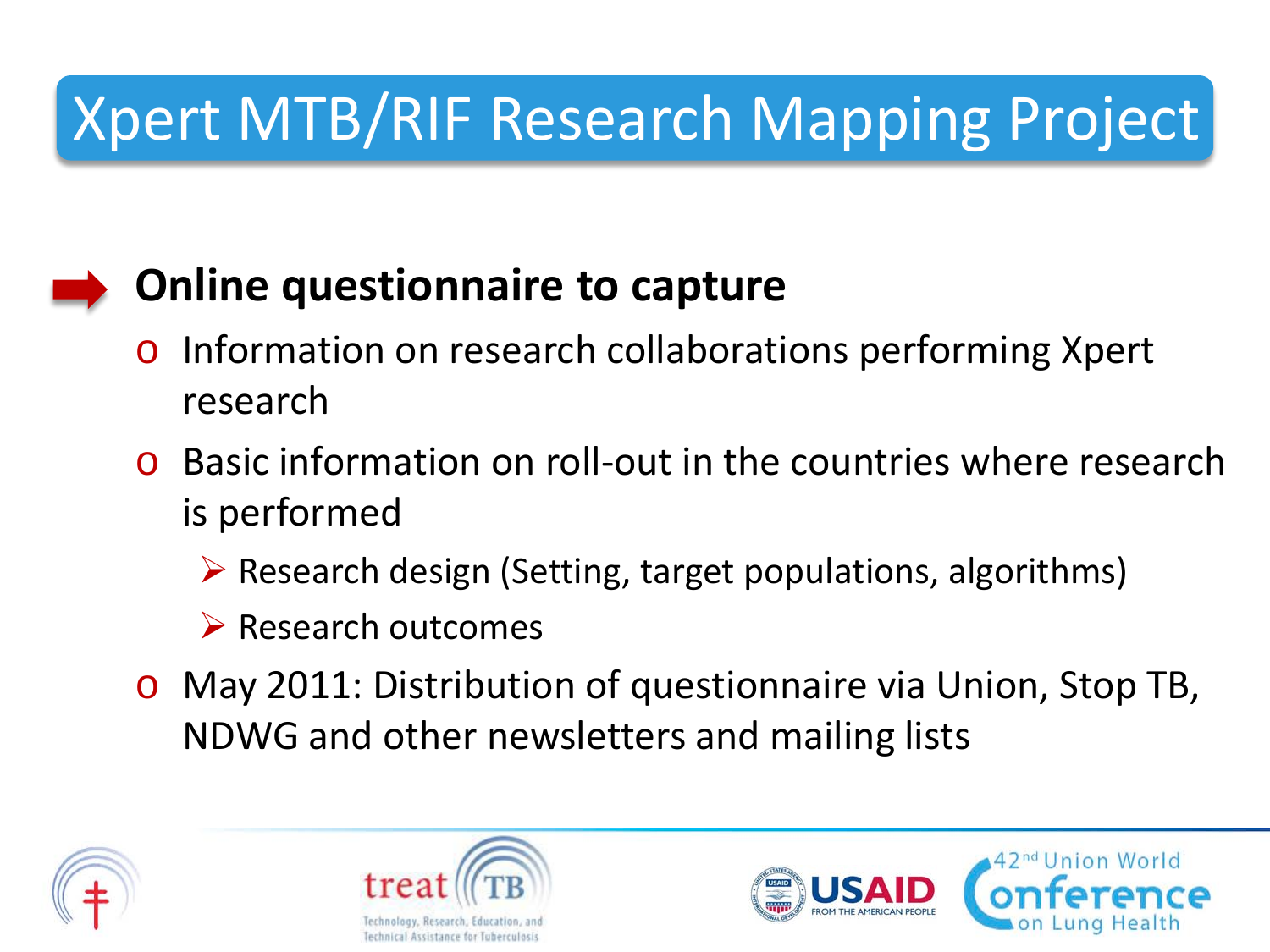### www.xrmt.treattb.org

| treat<br>Technology, Research, Education, and<br>Technical Assistance for Tuberculosis<br>SUPPORT RESEARCH TO GUIDE POLICY                                                                                                                                                                                                                                                        | Xpert Research Mapping Project                                         | <b>TREAT TB Home</b>                                                      | Contact Us<br>Site Map                                                                 |  |
|-----------------------------------------------------------------------------------------------------------------------------------------------------------------------------------------------------------------------------------------------------------------------------------------------------------------------------------------------------------------------------------|------------------------------------------------------------------------|---------------------------------------------------------------------------|----------------------------------------------------------------------------------------|--|
| <b>XRMP Home</b><br>Projects Listing<br>Welcome to the Xpert® MTB/RIF Mapping Tool                                                                                                                                                                                                                                                                                                | Contact XRMP                                                           |                                                                           | International Union<br><b>Against Tuberculosis</b><br>and Lung Disease<br>Vorid Health |  |
| Xpert <sup>®</sup> MTB/RIF has recently been recommended by WHO as a promising new<br>tool for the rapid diagnosis of TB, in particular drug-resistant TB. While<br>implementation efforts are under way, there are still many unanswered<br>questions around the tests' optimal use within health systems and in different<br>patient populations that warrant further research. | Organization<br><b>WHO</b> monitoring of<br>Xpert MTB/RIF roll-<br>out |                                                                           |                                                                                        |  |
| The Union, through the USAID-funded TREAT TB initiative, and supported by<br>WHO, has developed this tool, which allows researchers and policy makers to<br>globally map ongoing research activities around Xpert <sup>®</sup> MTB/RIF. The tool aims                                                                                                                             |                                                                        |                                                                           | Xpert MTB/RIF<br>Research at a<br>Glance                                               |  |
| to be a comprehensive platform providing information and initiating exchange<br>and discussion in order to optimize research efforts related to implementation<br>and scale-up of Xpert <sup>®</sup> MTB/RIF.                                                                                                                                                                     |                                                                        | There are currently<br>24 research projects<br>in 16 countries<br>listed. |                                                                                        |  |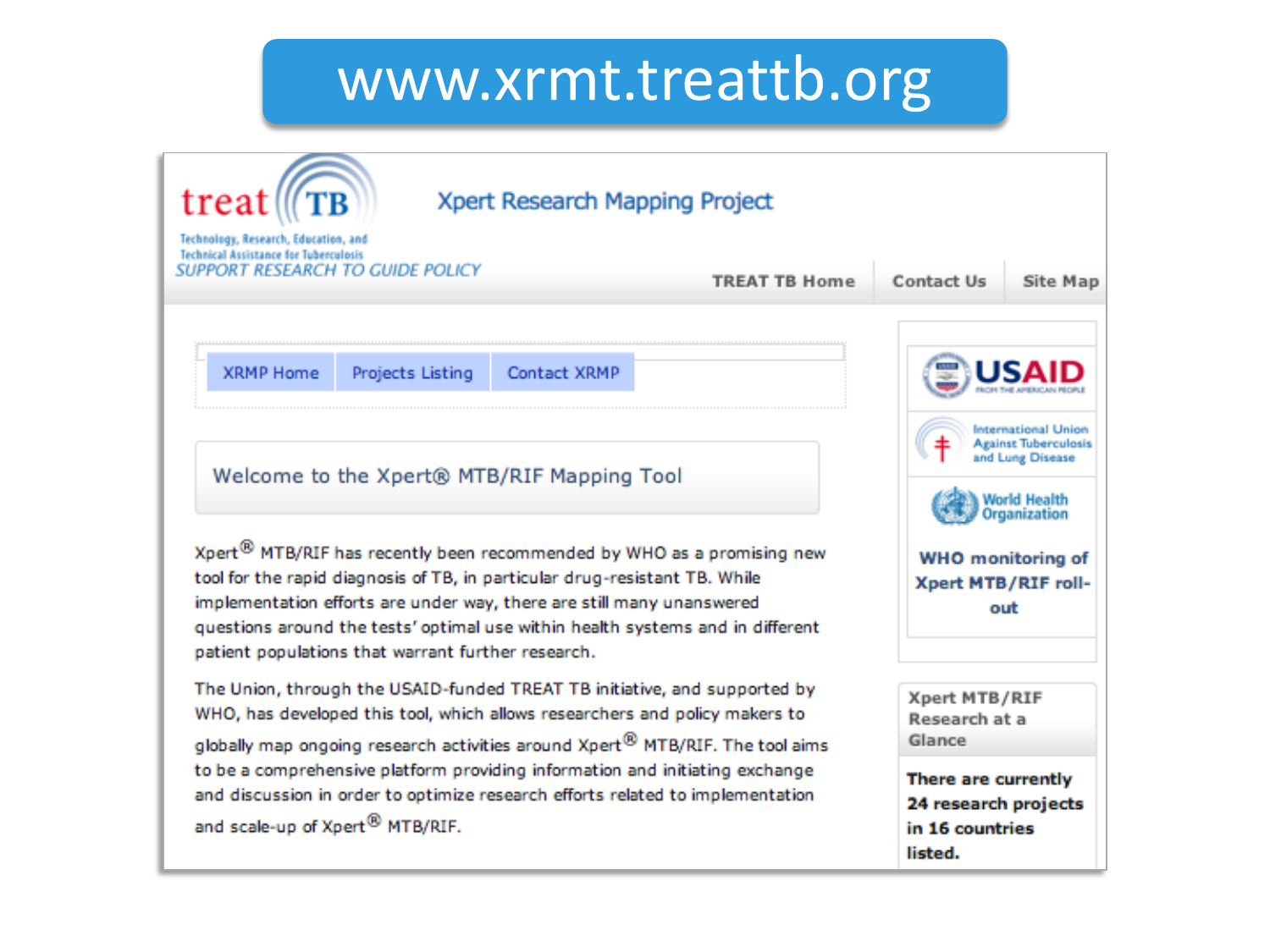#### Xpert Research Projects Worldwide

Click on a country below to produce a list of projects in that country.

Or click here to search by country name, organization, target population, level of health care system, or impact assessment.



### 24 projects in 16 countries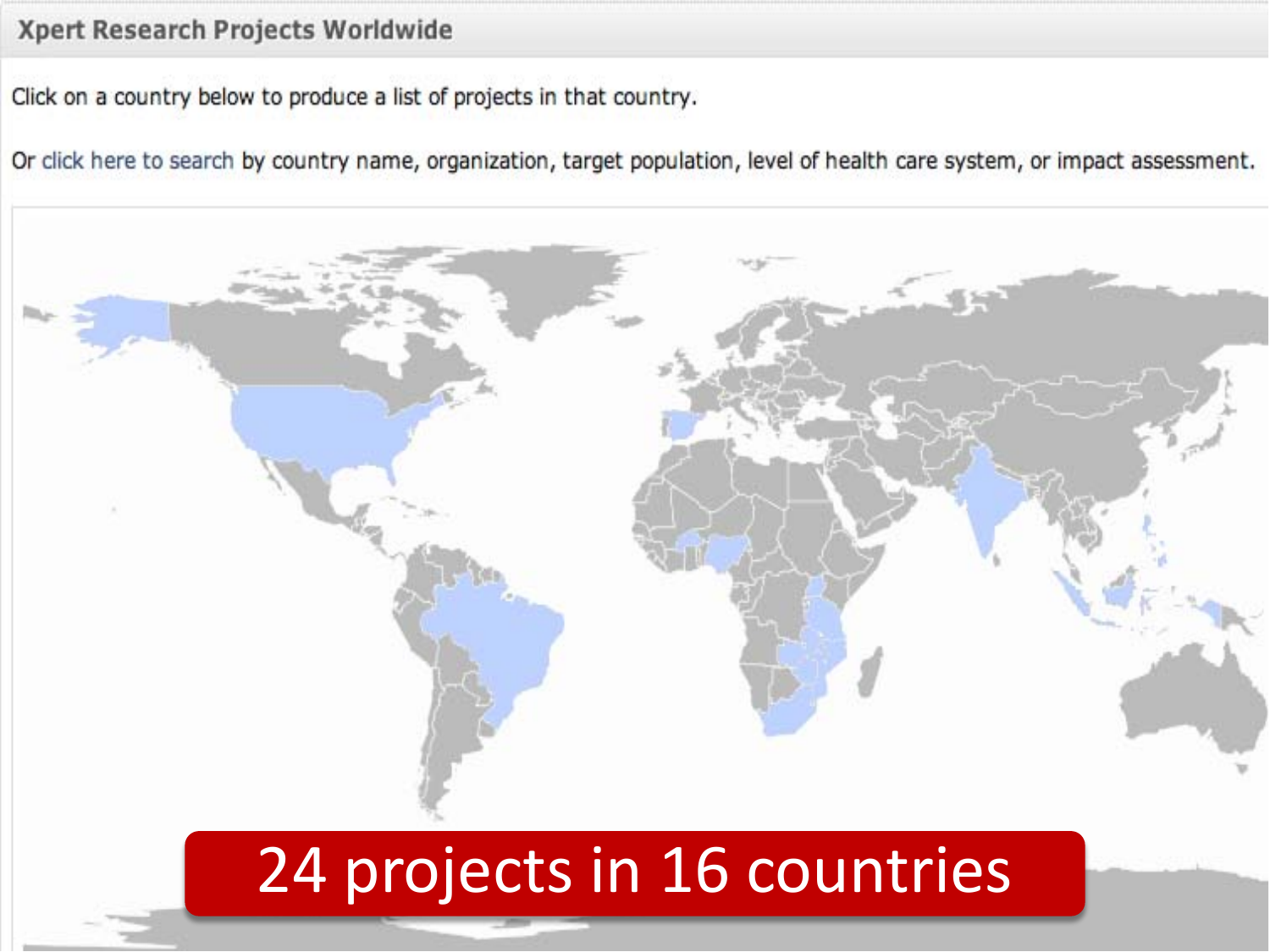## Projects listing

| $<$ Any $>$<br><b>Impact Assessment</b><br>$<$ Any $>$                                                                                                           | ÷<br>÷           | Apply                            | $<$ Any $>$<br>$<$ Any $>$                | ÷<br><b>Level of Health Care System</b><br>÷                                                                                       |
|------------------------------------------------------------------------------------------------------------------------------------------------------------------|------------------|----------------------------------|-------------------------------------------|------------------------------------------------------------------------------------------------------------------------------------|
| <b>Project Title</b>                                                                                                                                             | Site Location(s) | Research<br>target<br>population | Contact<br>Name                           | Organizational<br><b>Affiliation</b>                                                                                               |
| Policy Relevant Outcomes from Validating<br>Evidence on ImpacT (PROVE-IT) of Line<br>Probe Assay and MTB/RIF on Presumptive<br>Diagnosis of DR-TB in Brazil      | <b>Brazil</b>    | <b>MDR</b><br>suspects           | <b>AFRANIO</b><br>LINEU<br><b>KRITSKI</b> | REDE TB /<br><b>MEDICAL</b><br><b>SCHOOL OF</b><br><b>FEDERAL</b><br><b>UNIVERSITY OF</b><br><b>RIO DE</b><br><b>JANEIRO FIOVR</b> |
| Feasibility, impact and cost-efficiency of<br>decentralizing molecular testing for<br>detection of tuberculosis and rifampicin<br>resistance using Xpert MTB/Rif | South Africa     | All TB<br>suspects               | Andrew<br>Whitelaw                        | NHLS /<br>University of<br>Cape Town                                                                                               |







on Lung Health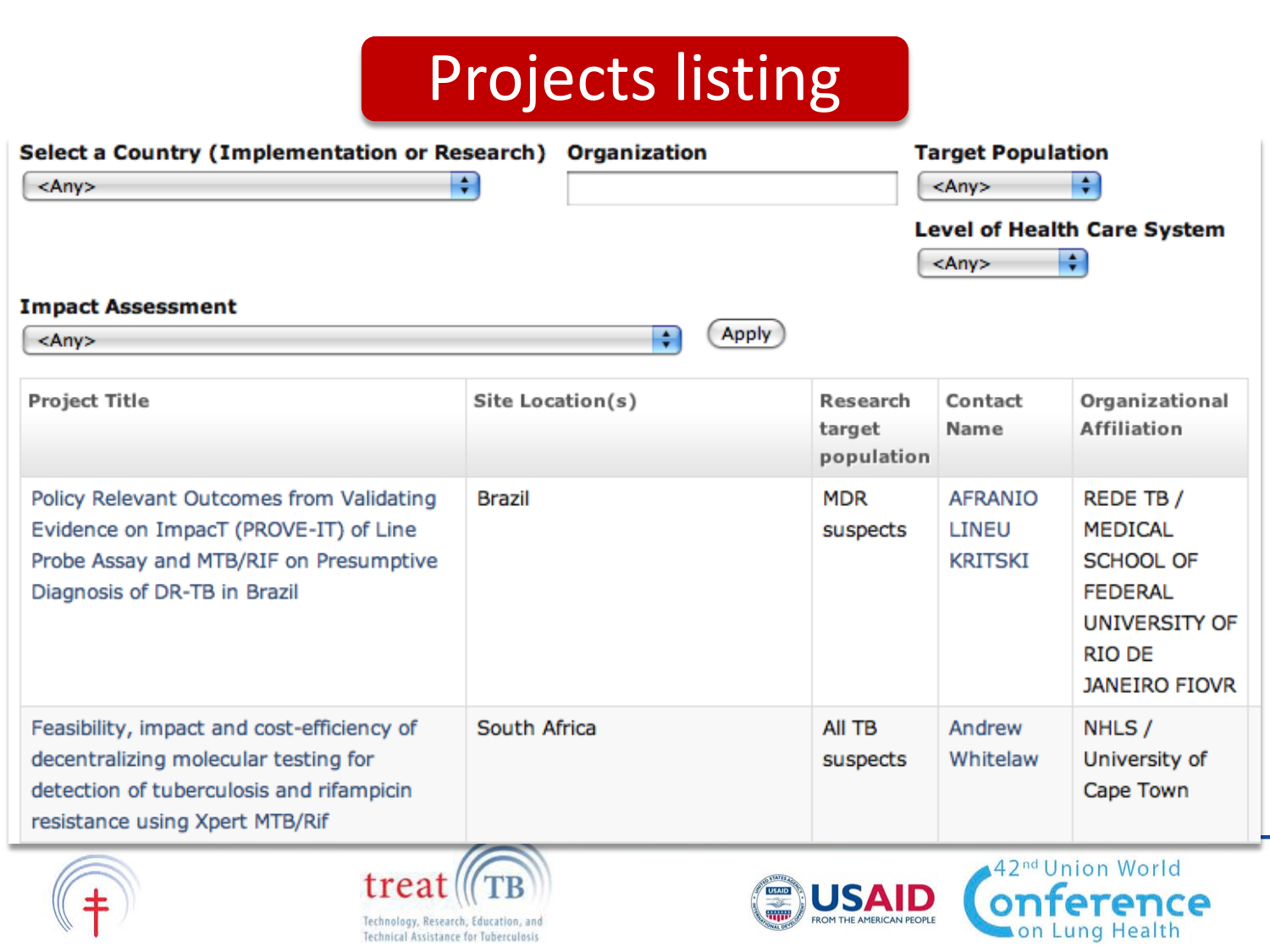#### **PROJECT CONTACT**

Project Contact Name: AFRANIO LINEU KRITSKI Org Affiliation: REDE TB / MEDICAL SCHOOL OF FEDERAL UNIVERSITY OF RIO DE JANEIRO FIOVR

Contact Email Address: KRITSKIA@GMAIL.COM

Organization or project website: http://www.redetb.org

#### **COLLABORATING ORGANIZATION(S)**

- 1: THE UNION UNION INTERNATIONAL AGAINST TUBERCULOSIS
- 2: LIVERPOOL SCHOOL OF TROPICAL OF MEDICINE
- 3: NATIONAL TAIWAN UNIVERSITY
- 4: NEW DIAGNOSTIC WORKING GROUP
- 5: NATIONAL TB CONTROL PROGRAM- SVS- MINISTRY OF HEALTH- BRAZIL
- 6: BRAZILIAN TUBERCULOSIS RESEARC NETWORK REDE TB
- 7: NATIONAL REFERENCE CENTER ENSP FIOCRUZ
- 8: MANAGEMENT SCIENCE FOR HEALTH- MSH
- 9: USAID

10: STATE SECRETARY OF HEALTH - SAO PAULO STATE, CEARA STATE AND RIO DE JANEIRO STATE

#### **PROGRAMMATIC IMPLEMENTATION**

This section gives basic information programmatic implemention of Xpert MTB/RIF in the country the research is performed in as provided by the research teams.

The country listed is where research is being performed.

If Xpert is being implemented within the public health programme in this country, details of the implementation process are listed.

#### Country:

Brazil

10° 32' 2.04" S, 55° 56' 0.9456" W

Phase of Programmatic Implementation of Xpert MTB/RIF in the Public Sector:

No implementation yet

**Additional Comments:** 

Is Xpert MTB/RIF implemented in the private sector? Yes

Private Sector Implementation of Xpert MTB/RIF: Unknown

**RESEARCH COUNTRIES Site Location(s):** 

**Brazil** 

## Project Overview

- o Project contact & collaborators
- o Programmatic implementation
- Research Location
- **Timelines**
- Publications
- o Study design
- o Research Setting
- **Outcomes**
- Diagnostic algorithms
- Other new tools
- o Source of Funding





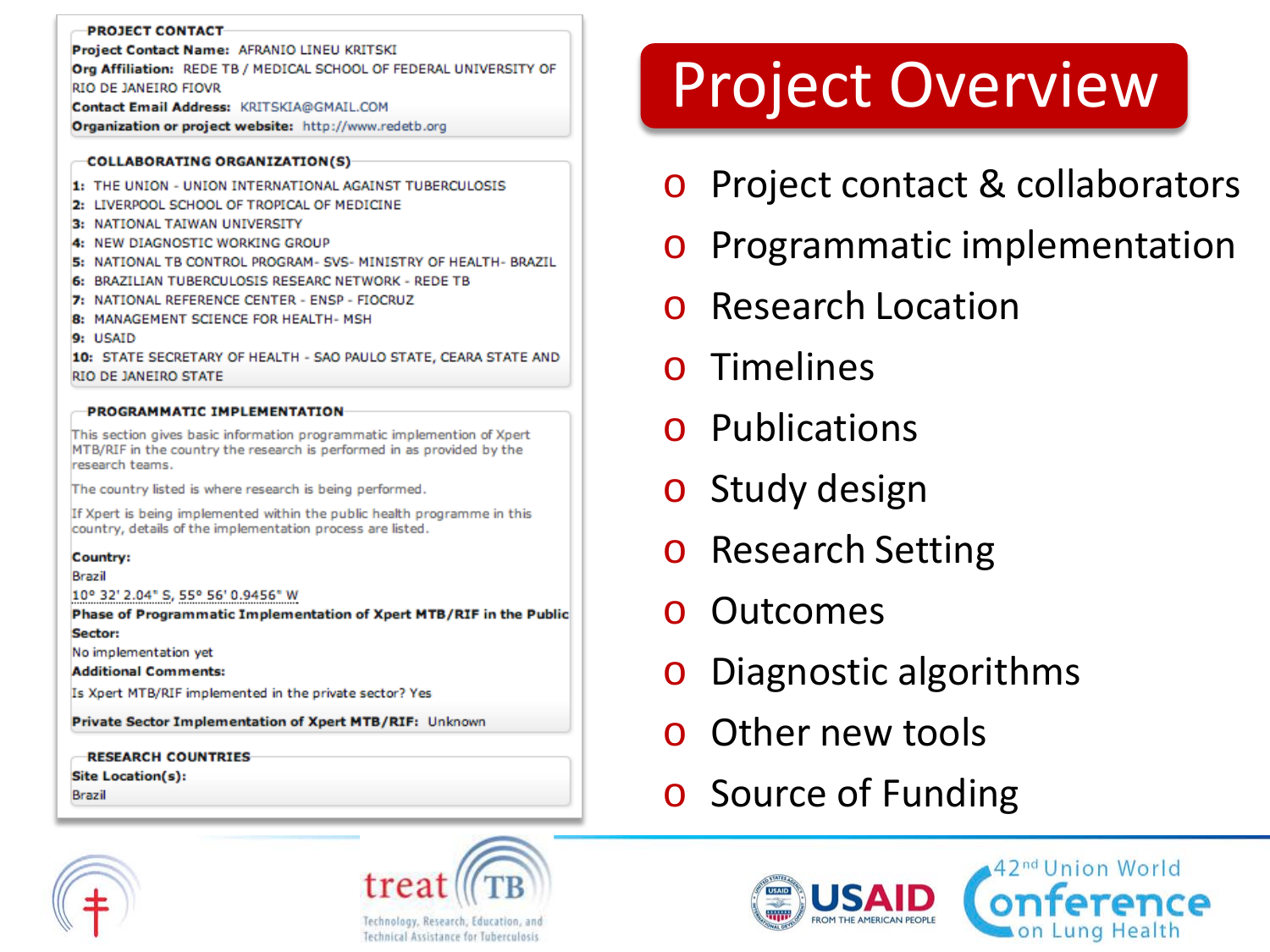## Some Research Details

### **Target population**

- All TB suspects (14)
- HIV-infected (9)
- MDR suspects (7)
- Children (4)
- Other: EPTB, smear negative suspects (2)







Most countries: No implementation at programme level



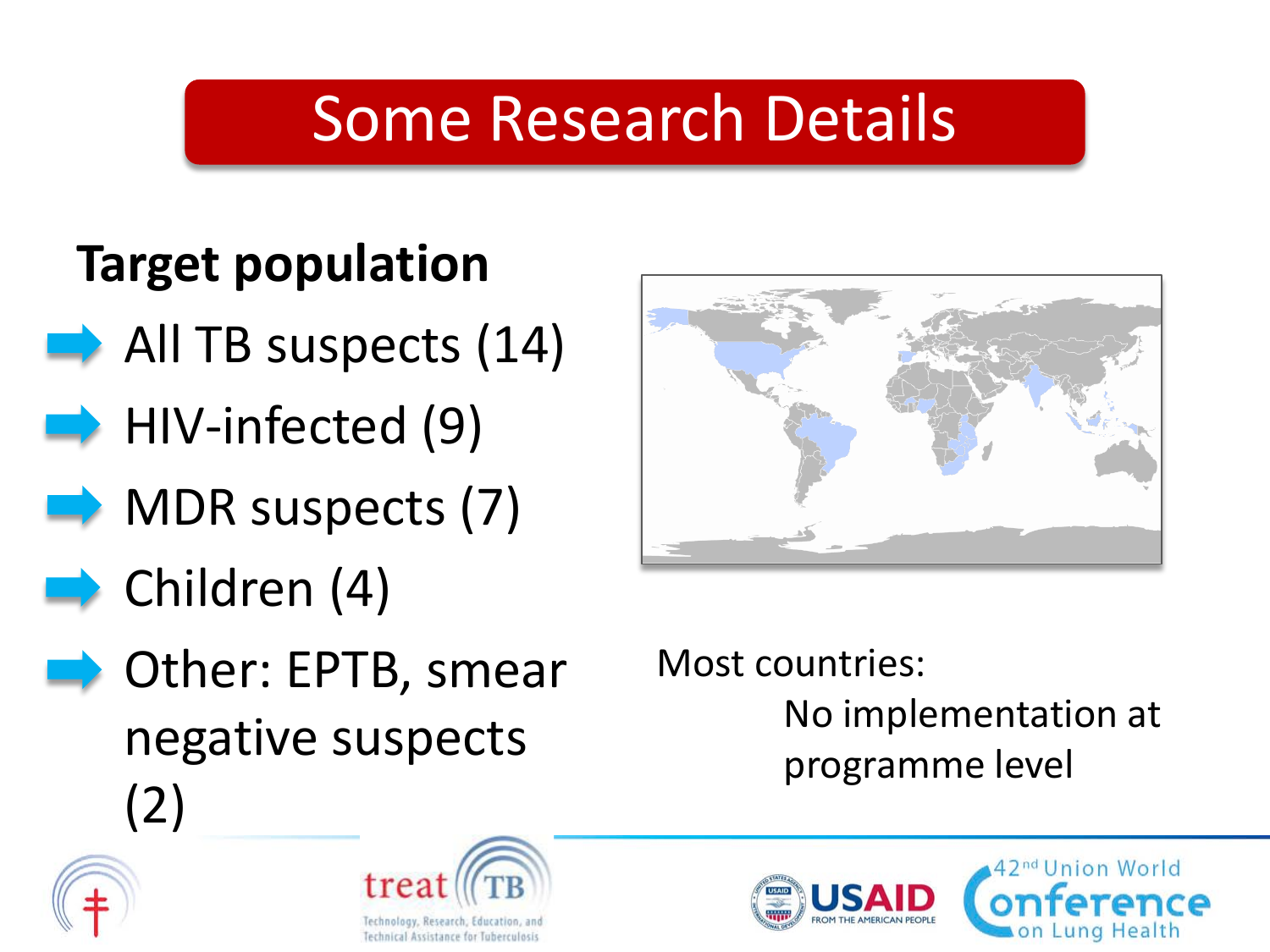

## o Point of care (14) o District (11) o Central (7)





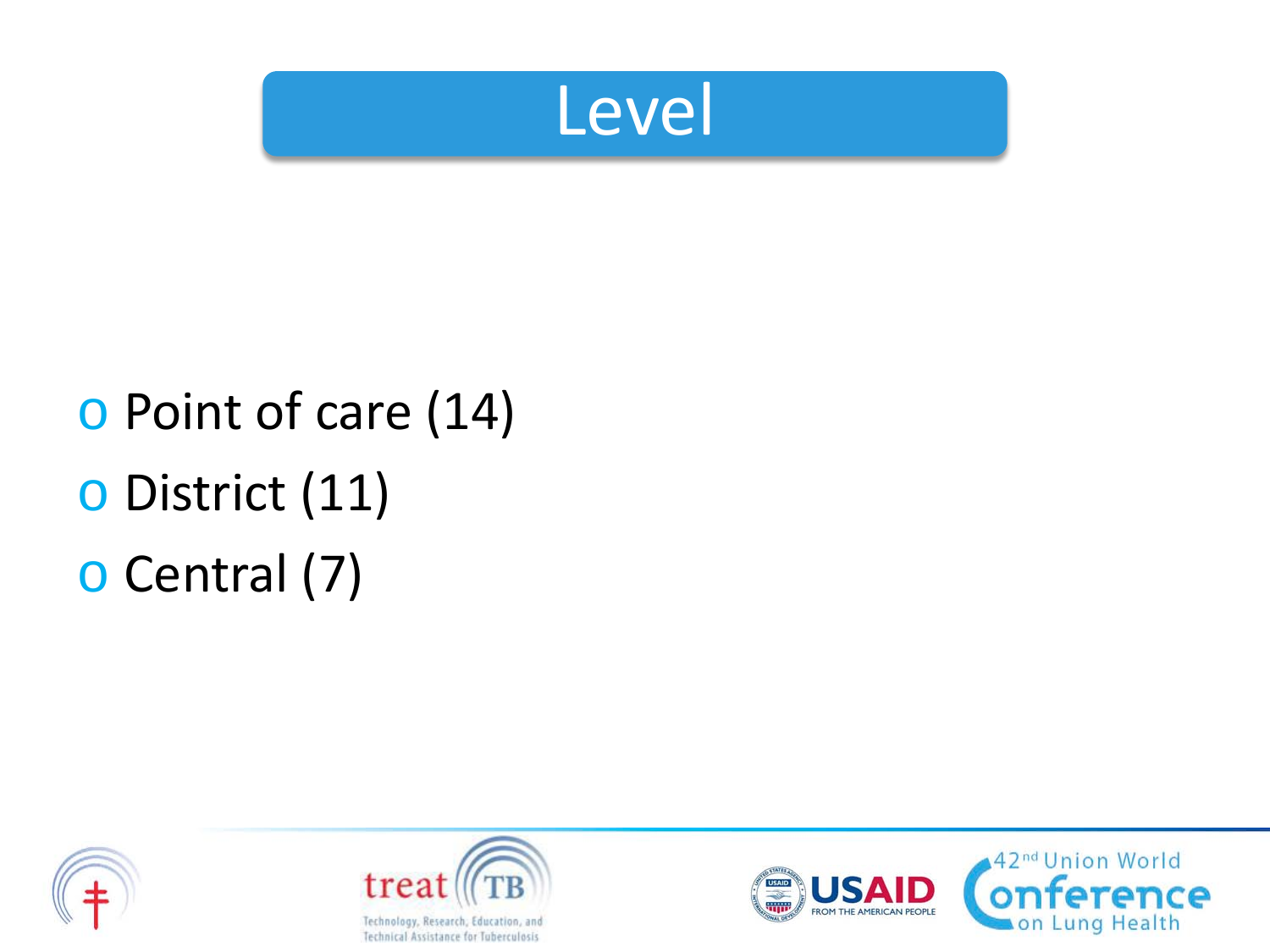# Outcomes (selected)

- o Case finding compared to smear or culture
- Comparison of diagnostic algorithms
- o Time to detection, time to treatment
- o Mortality
- o Yield from other samples (EPTB, blood, children)
- o Xpert as rule-out test (pre IPT)
- o Public Health implications





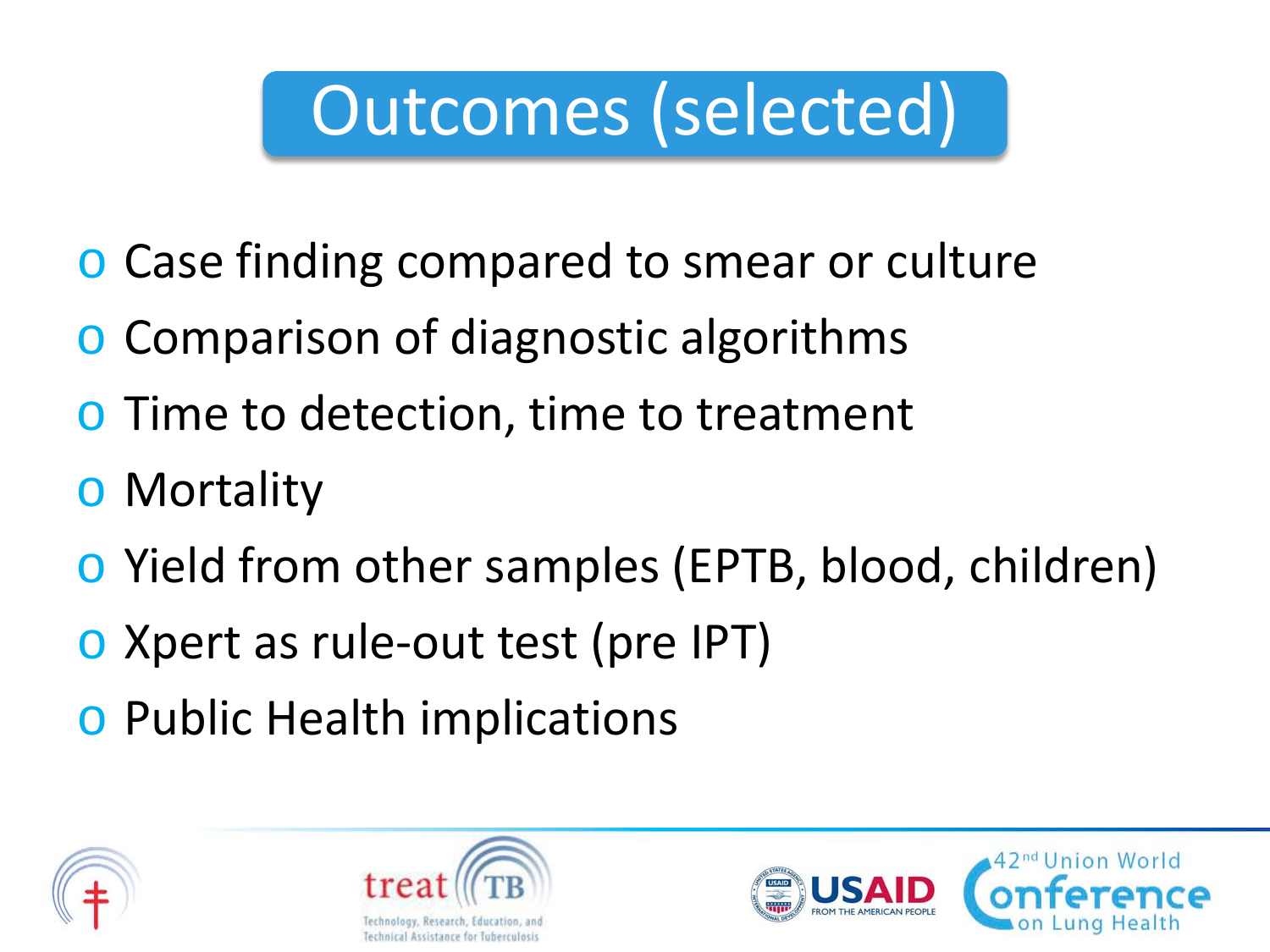### Impact assessment



- $\blacktriangleright$  Patient costs (12)
	- Health system requirements (12)
	- Equity issues: gender inequality, access etc. (3)

| Select a Country (Implementation or Research)<br>Organization<br>Brazil                                                                          |            | <anv><br/><anv></anv></anv> | <b>Target Population</b><br><b>Level of Health Care System</b> |
|--------------------------------------------------------------------------------------------------------------------------------------------------|------------|-----------------------------|----------------------------------------------------------------|
| <b>Impact Assessment</b><br><anv><br/>w<br/><anv><br/>Health system costs</anv></anv>                                                            |            | Apply                       |                                                                |
| Patient costs<br>Health system requirements<br>Equity issues (e.g., access, poor vs. less poor, gender inequality, etc.)<br>No impact assessment | :h<br>lion | Contact<br>Name             | Organizational<br><b>Affiliation</b>                           |







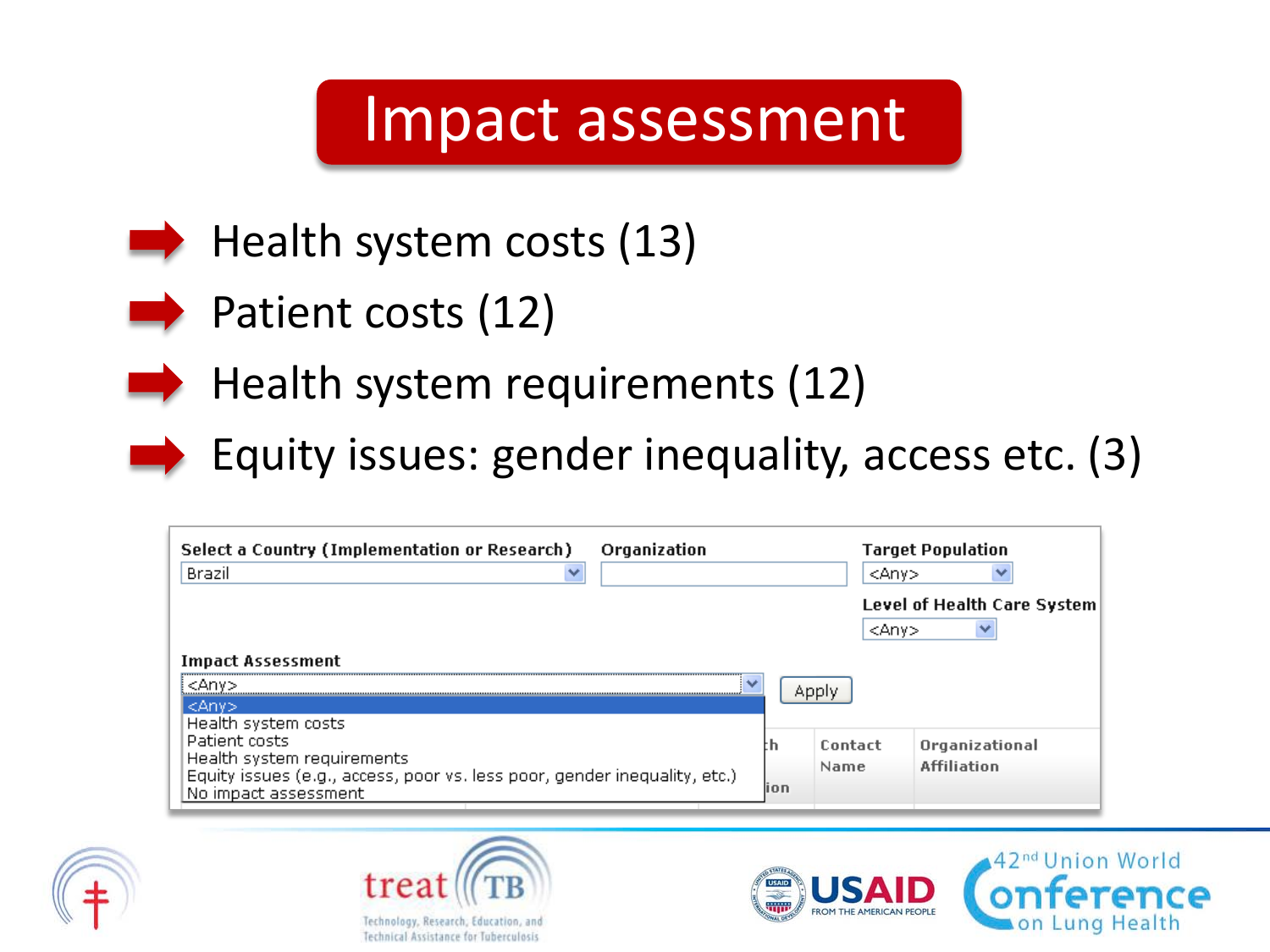## **Conclusions**

- o Multiple research projects ongoing
- o There must be more!
- o Comprehensive information on research approaches and anticipated outcomes
- o Is it useful?
- o Potential to inform research community and policy makers alike